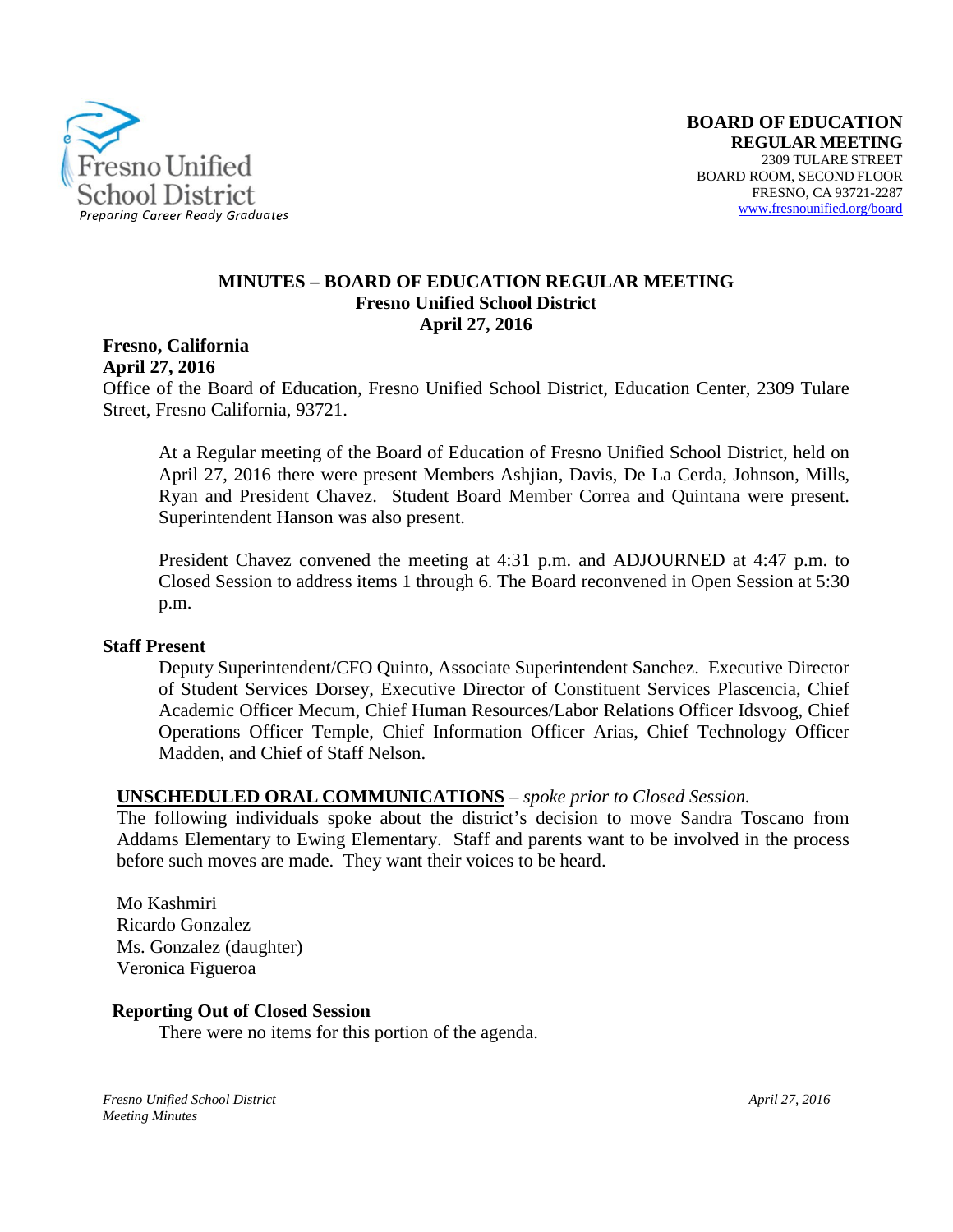#### **PLEDGE OF ALLEGIANCE**

Marielena Zepeda, a parent that has had a positive impact at King Elementary, led the flag salute.

#### **APPROVE Minutes**

Approved as recommended, the draft minutes for the April 13, 2016 Regular Meeting. Member Mills moved for approval, seconded by Member Davis, which carried a vote of 7- 0-0, as follows: AYES: Board Members: Ashjian, Davis, De La Cerda, Johnson, Mills, Ryan and President Chavez.

#### **ADOPT Resolution Proclaiming May 2-6, 2016 as Teacher AppreciationWeek**

Adopted as recommended, a resolution proclaiming May 2-6, 2016 as *Teacher Appreciation Week*. Fresno Unified teachers work collaboratively with the Board of Education, Superintendent, administrators and staff in support of the district's goals and core beliefs in increasing student achievement and preparing career ready graduates.

Member Mills moved for approval, seconded by Member Davis, which carried a roll call vote of 9-0-0, as follows: AYES: Student Board Members: Quintana and Correa, Board Members: Ashjian, Davis, De La Cerda, Johnson, Mills, Ryan and President Chavez.

#### **ADOPT Resolution Proclaiming May 11, 2016 as National School Nurse Day**

Adopted as recommended, a Proclamation declaring May 11, 2016 as *National School Nurse Day*. National School Nurse Day is a time to celebrate the nursing profession and the specialty of school nursing. The Board of Education of Fresno Unified officially declares May 11, 2016 as National School Nurse Day and recognizes the unique contributions of our school nurses to the health and well-being of our children.

Member De La Cerda moved for approval, seconded by Member Davis, which carried a roll call vote of 9-0-0, as follows: AYES: Student Board Members: Quintana and Correa, Board Members: Ashjian, Davis, De La Cerda, Johnson, Mills, Ryan and President Chavez.

#### **RECOGNIZE the Fresno High School Cheerleading Team**

Recognized the Fresno High School (FHS) Competition Cheer team made history during 2015/16, being the first ever FHS cheer team to qualify for U.S.A. Nationals with a first place showing at a regional competition in Sacramento. In March, the FHS cheer team traveled to Anaheim where they competed against some of the nation's top co-ed cheer squads and placed 9<sup>th</sup>. The FHS cheer team is proud to represent the Fresno Unified School District as a top 10 team in the nation!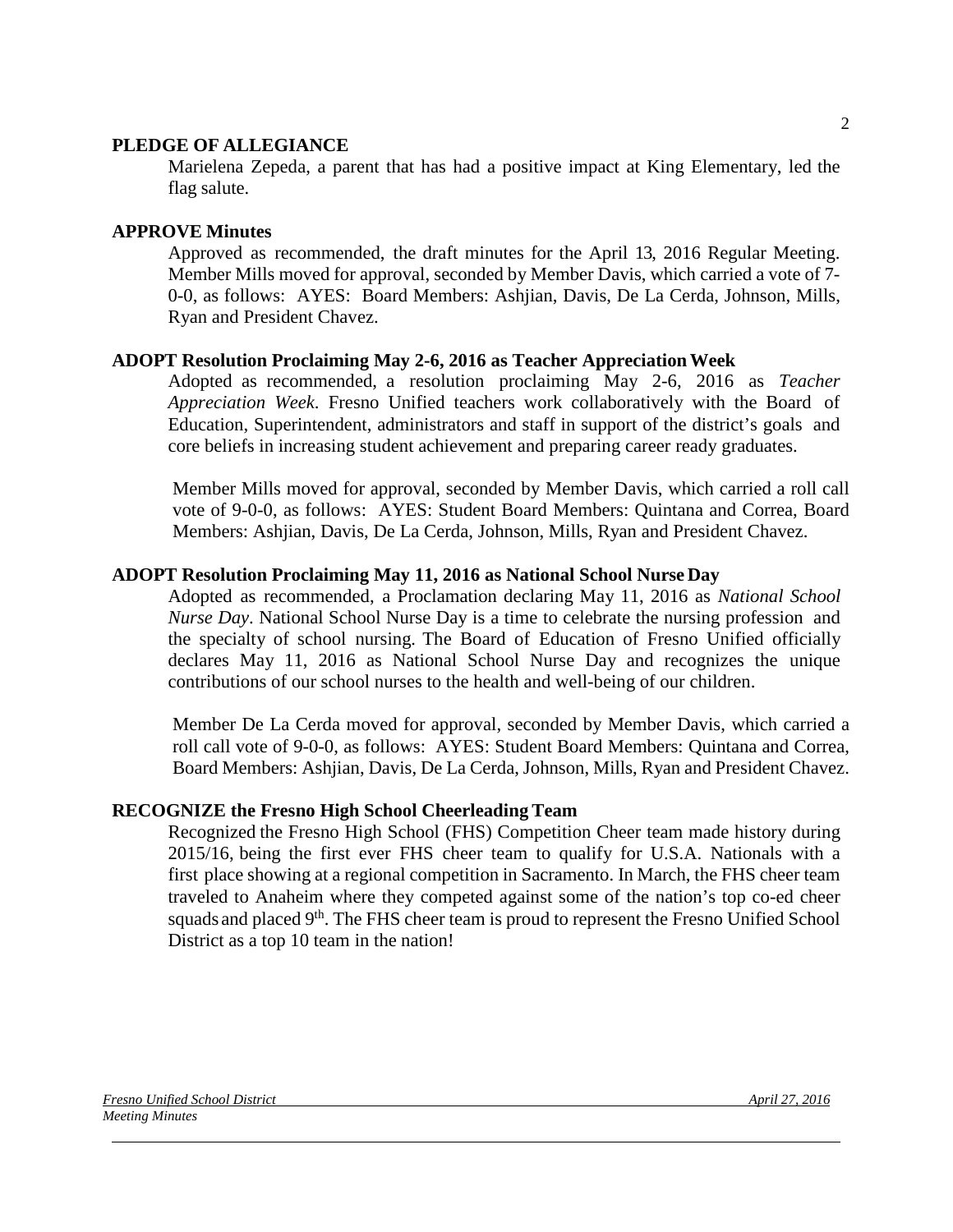#### **HEAR Reports from Student Board Representatives**

Student Board Representatives, Macie Lawson and Benton Johnson, provided comments/reports from the Student Advisory Board Representative meeting hosted by Fresno High School. Member Mills attended their meeting. Student Board Representative Macie Lawson acknowledged the student ambassadors from Fort Miller Middle School who shared highlights of various school activities and experiences.

# **HEAR Report from Superintendent**

- Superintendent mentioned that we are in the final stretch of the school year and encouraged everyone to focus on a strong finish, Superintendent Hanson shared that parents interested in making sure their students finished the school year on the right foot could register to receive EduText daily grades and attendance updates. Superintendent Hanson provided details on how to register using the unique Parent PIN which can be found on a report card, progress report, ATLAS parent portal or through the school office.
- Graduation season is coming quickly with our first ceremony on May 23 with Design Science. A complete list of graduation ceremonies is available along with the school calendar on the district [website.](http://www.fresnounified.org/schools/Documents/2016-Grad-Schedule.pdf)
- May 10, the district will honor this year's 45 Fresno Unified Scholarship recipients at our first ever scholarship awards dinner. In years past we have recognized these hard-working individuals during a board meeting, but with the growing number of recipients it's harder to accommodate friends and family who want to attend. This year, with the support of community sponsors we are hosting a special awards dinner in their honor. Individual tickets are \$10. Table sponsorships are available. To reserve tickets, call Parent University at 457-6006. Superintendent also shared a [video](https://vimeo.com/163352053) of Roosevelt's Gracielita Bastidas, just one of the 45 scholarship recipients that will be honored on May 10.
- Superintendent Hanson thanked the parents of Addams Elementary for providing their input last week around what they are looking for in a new principal. Current principal- Sandra Toscano is moving to Ewing Elementary at the beginning of next school year. A few parents will be sitting on the interview process as we move forward with finding Mrs. Toscano's replacement at Addams.
- Superintendent previewed the budget presentations from Adult Education, the Chief Academic Office, Elementary and Secondary, Health Services, and Special Education.

On a motion by Member Davis, seconded by Member De La Cerda, the consent agenda, exclusive of agenda item: A-4, A-6 and A-7 which were pulled for further discussion, was approved on a roll call vote of 9-0-0 as follows: Student Board Members: Correa and Quintana, Members Ashjian, Davis, De La Cerda, Johnson, Mills, Ryan and President Chavez.

# **A. CONSENT AGENDA**

# **A-1, APPROVE Personnel List**

**APPROVED**, **as recommended** is the Personnel List, Appendix A, as submitted.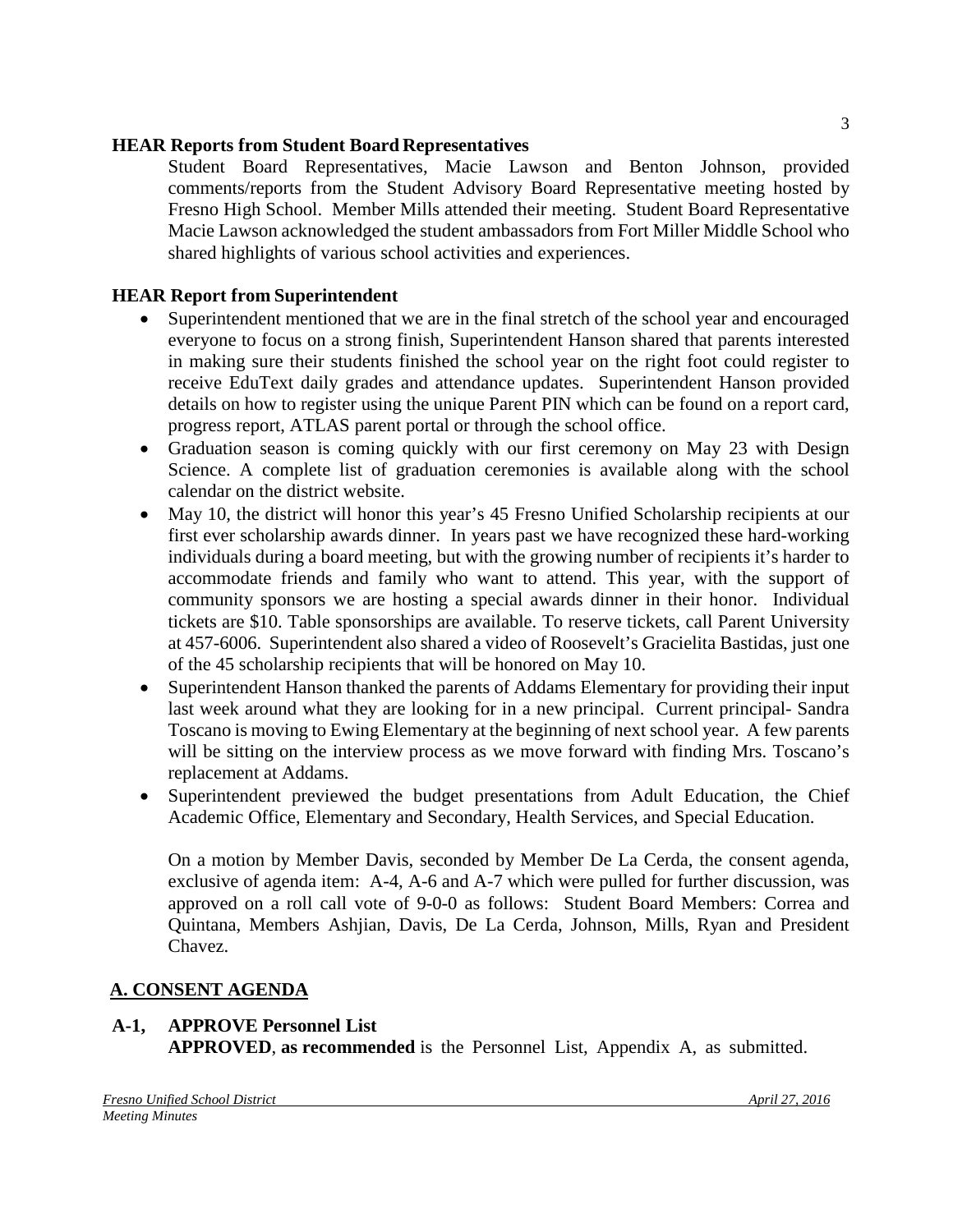**A-2, ADOPT Findings of Fact and Recommendations of District Administrative Board ADOPTED, as recommended** the Findings of Fact and Recommendations of District Administrative Panels resulting from hearings on expulsion and readmittance cases conducted during the period since the April 13, 2016, Regular Board meeting.

**A-3, APPROVE Carl D. Perkins Applications for Funding APPROVED**, **as recommended** the Carl D. Perkins applications to provide funding for Career Technical Education programs for Secondary and Post-Secondary (Adult School) schools.

# **A-4, APPROVE Request for Proposals (RFP) 15-35, Heating/Ventilation/ Air Conditioning (HVAC) Preventive Maintenance Program**

**APPROVED**, **as recommended** RFP 15-35 to provide HVAC preventive maintenance service and repairs on eligible district units under the PG&E Commercial HVAC Quality Maintenance Program, which provides financial incentives and rebatesfor quarterlyHVAC preventive maintenance. This agreement isfor three years with the option to extend for two additional one-year periods. The RFP was lawfully advertised on July 10, 2015 and July 17, 2015. Notifications were sent to nineteen (19) vendors and seven (7) construction trade publications.

Proposals were evaluated on each proposer's ability to meet or exceed the requirements set forth in the RFP. Based on an extensive review, staff recommends award to the best value respondent:

New England Sheet Metal Works Inc. (Fresno, California) \$1,480,000 (estimated)

# **Member Davis** – Can you please clarify the agreement?

**Karin Temple** – This agreement is for a preventative maintenance program in partnership with PG&E who is providing the funding. This is to award a contract to New England Sheet Metal Works Inc. to do the preventative maintenance work. This agreement is for three years with the option to extend for two additional one-year periods.

**Member Davis** – When will this contract start?

**Karin Temple** – This contract will being once it is approved we are ready to go.

Member Davis moved for approval, seconded by Member Mills, which carried a vote of 7- 0-0, as follows: AYES: Board Members: Ashjian, Davis, De La Cerda, Johnson, Mills, Ryan and President Chavez.

# **A-5, APPROVE Bid 16-21, Duncan Polytechnical High School Gymnasium New Cooling Addition**

**APPROVED**, **as recommended** Bid 16-21 to provide cooling to Duncan Polytechnic High School's gymnasium and weight room where there currently is no cooling. The project will replace gas-fired heaters with refrigerated packaged air conditioning/heating units. Installation of cooling will improve student, staff and community comfort levels, and increase energy efficiency. The request for bids was lawfully advertised on February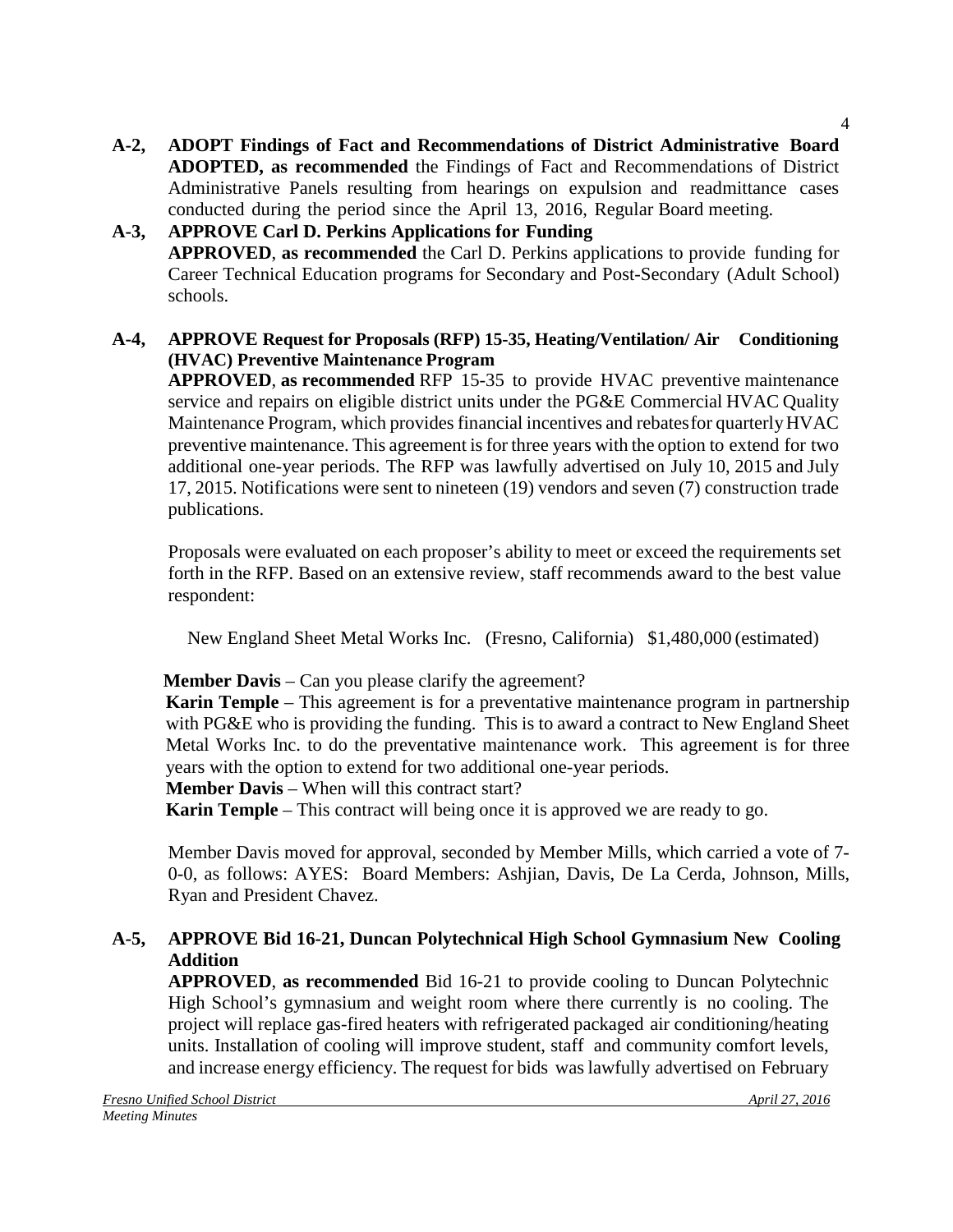23, 2016. Notifications were sent to ninety-one (91) vendors and four (4) construction trade publications, and the district received four (4) responses. Bids were opened on March 22, 2016.

Staff recommends award to the lowest responsive, responsible bidder:

Lawson Mechanical Contractors (Fresno, California) \$359,661

# **A-6, APPROVE Bid 16-22, Education Center Elevator Upgrade**

**APPROVED**, **as recommended** Bid 16-22, for upgrade of the Education Center elevator to increase operating reliability. The project will also upgrade the existing fire alarm system. To accelerate the project timeline, the elevator components were previously purchased by the district. The request for bids was lawfully advertised on March 2, 2016. Notifications were sent to seven (7) vendors and four (4) construction trade publications, and the district received one (1) response. Bids were opened March 28, 2016.

Staff recommends award to the lowest responsive, responsible bidder:

ThyssenKrupp Elevator Corporation (West Sacramento, California) \$148,474

**Member De La Cerda** – Can you please review the needs and the timeline for the upgrade for the elevator?

**Karin Temple** – The parts for the elevator have been procured and this bid award is for ThyssenKrupp to do the work. It will take about 10 weeks to completely rehabilitate the elevator. We are planning to take the elevator off-line the day after the last board meeting in June.

Member De La Cerda moved for approval, seconded by Member Davis, which carried a vote of 7-0-0, as follows: AYES: Board Members: Ashjian, Davis, De La Cerda, Johnson, Mills, Ryan and President Chavez.

# **A-7, APPROVE Agreement with City of Fresno to Fund a Portion of the Cost of New Police Department Positions Under a Community Oriented Policing Services (COPS) Hiring Program Grant**

**APPROVED**, **as recommended** an agreement with the City of Fresno for the district's contribution to the cost of 15 new Police Department positions provided under a COPS Hiring Program Grant through the US Department of Justice. The grant will fund a portion of 14 Student Neighborhood Resource Officers and one Sergeant to provide proactive enforcement on middle school campuses and in surrounding neighborhoods. Per the agreement, the City and Fresno Unified will each support 50% of the cost of the positions not covered by the grant. The agreement is for the period May 1, 2016 through April 30, 2020, based on the grant period.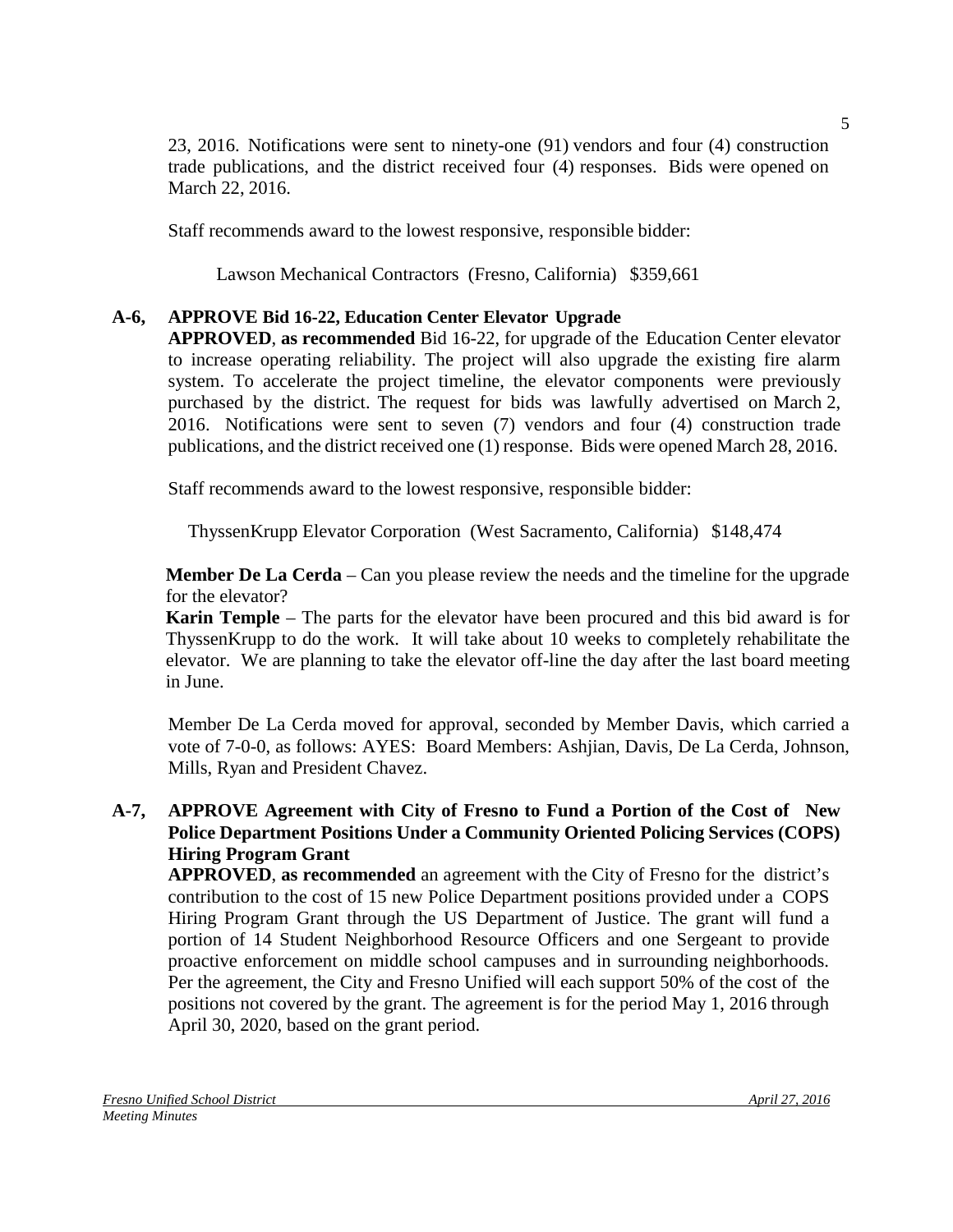**Member Mills** – Why is Hamilton not listed as part of this agreement?

**Karin Temple** – Hamilton was inadvertently left off this list on the agenda item but Hamilton is listed in the contract.

**Member Mills** – Do you show Hamilton on the list as mentioned by Ms. Temple?

**Deputy Chief Nevarez** – Yes, Hamilton is on the list. Hamilton is listed as a floater school and that is where the officer will be assigned as a base of operation. The officers are assigned to the schools and the area around the schools.

**Member Ashjian** – Can you explain the coverage of area that the officer at the floater school would be responsible for?

**Deputy Chief Nevarez** – As policing matters present themselves, if there is a need to go to another school we would dispatch them to that school.

**Member Ashjian** – Are you saying that they will pull an officer from a school instead of pulling officers in that area?

**Deputy Chief Nevarez** – If there is an emergency situation at another school certainly we would put out a request for officers in the area. What I was referring to perhaps are policing issues that might come up that are not necessarily of an emergency nature. Those are situations that we would assign officers momentarily to help.

**Member Davis** – What will be the hours of operation for these officers?

**Lieutenant Garza –** Tentatively their schedule is Monday – Friday at this time. These officers get premium pay which means that they will be able to flex their schedule depending on what is happening at the schools. SRO's have base hours and the SNRO's have flexible schedules.

**Member De La Cerda** – Can you please explain what a SRO is and SNRO for those of us who don't know what the acronym stands for?

**Lieutenant Garza** – A SRO is a Student Resource Officer that works at a high school and SNRO is a Student Neighborhood Resource Office that works at a middle school and the surrounding neighborhood, they also work as a liaison to all the feeder schools.

Member Mills moved for approval, seconded by Member De La Cerda, which carried a vote of 7-0-0, as follows: AYES: Board Members: Ashjian, Davis, De La Cerda, Johnson, Mills, Ryan and President Chavez.

# **A-8, APPROVE Expansion of Independent Contractor Services Agreement with Dr. - Graphix**

**APPROVED**, **as recommended** an Independent Contractor Services Agreement with Dr. - Graphix to expand support and consulting services in the design and development of the LCAP Executive Summary report for Parent University and Equity and Access.

# **A-9, APPROVE Independent Contractor Services Agreement with Infor**

**APPROVED**, **as recommended** an Independent Contractor Services Agreement with Infor to provide maintenance technical support for the Human Resources Lawson program. This short term contract will be completed by June 30, 2016. Information Technology recommends the approval of the Infor contract from April 1, 2016 through June 30, 2016 for a maximum of \$17,860.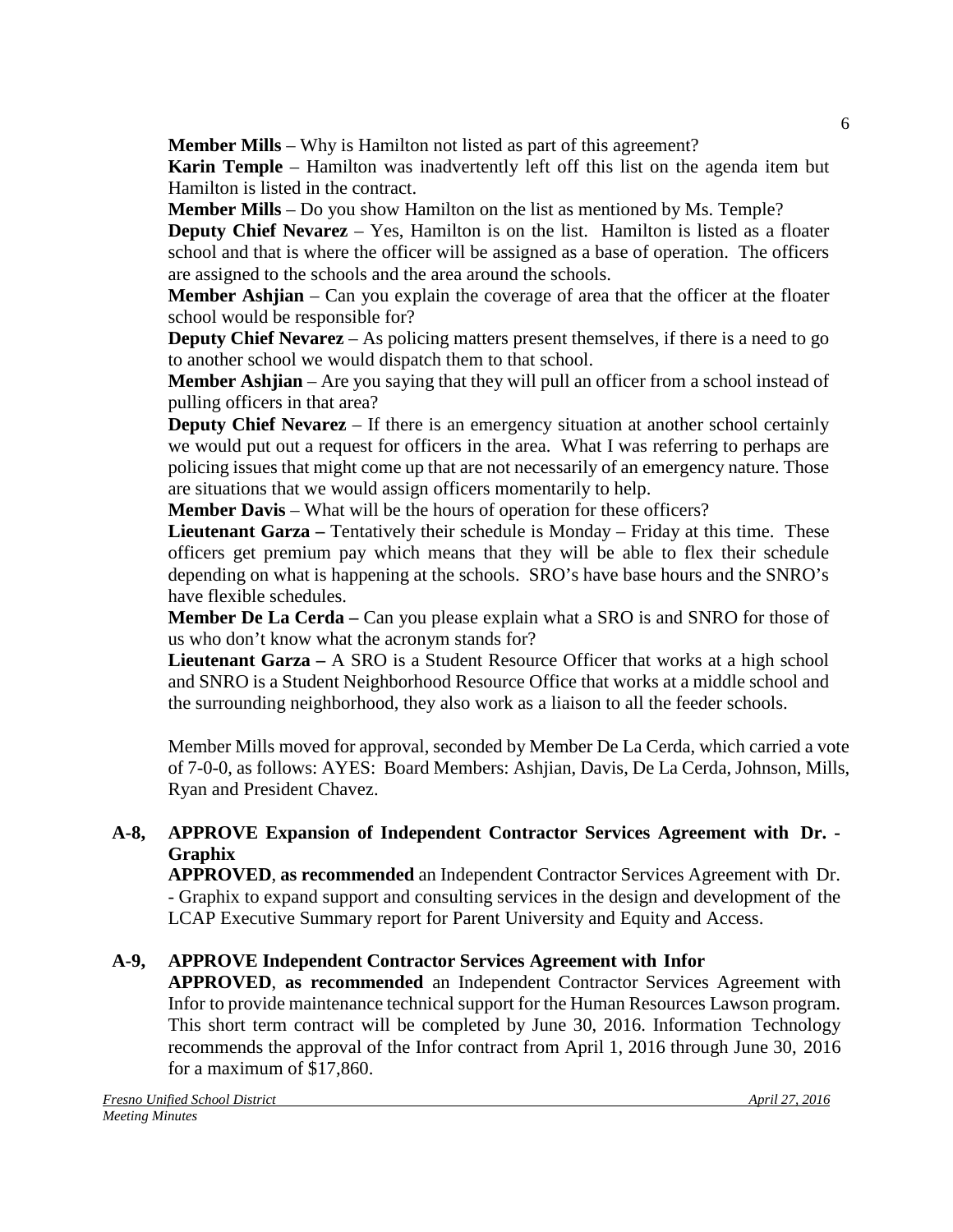# **A-10, RATIFY Submission of Grant Applications to the California Department of Education's Fresh Fruit and Vegetable Program**

**RATIFIED, as recommended** grant applications for 66 schools to the California Department of Education Fresh Fruit and Vegetable Program (FFVP) seeking funding to offer a free fresh fruit or vegetable snack daily to students at elementary schools. California's FFVP funding for 2016/17 is expected to total \$12.4 million. Grant awards will be based on student enrollment and range from \$50 to \$75 per student per school. As required by federal law, schools will be selected based on their percentage of students eligible for free and reduced-price meals. The schools identified for participation represent all elementary schools meeting the eligibility criteria of having 50% or more students eligible for free and reduced-price meals.

# **A-11, RATIFY Grant Application to the California Department of Education for the 2016/17 Workforce Innovation and Opportunity Act, Title II: Adult Education and Family Literacy Act**

**RATIFIED, as recommended** a grant application to the California Department of Education (CDE) for the 2016/17 Workforce Innovation and Opportunity Act, Title II: Adult Education and Family Literacy Act (AEFLA) grant seeking supplemental funds for Adult Education to: (1) assist adults to become literate and obtain the knowledge and skills necessary for employment and economic self-sufficiency; (2) assist adults who are parents or family members to obtain education and skills; (3) assist adults in attaining a secondary school diploma and postsecondary education and training, including through career pathways; and (4) assist immigrants and other individuals who are English language learners.

# **A-12, RATIFY Agreements with State Center Community CollegeDistrict**

**RATIFIED, as recommended** three Agreements between Fresno Unified School District and State Center Community College District (SCCCD). These agreements provide shared services of the following positions at 100% to work at the State Center Adult Education Consortium (SCAEC) office: Director, Regional Coordinator, andOffice Assistant III. The term of the agreements are for the 2015/16 fiscal year.

# **A-13, RATIFY Independent Contractor Services Agreement with CaliforniaTeaching Fellows for 2015/16**

**RATIFIED, as recommended** the California Teaching Fellows contract for Burroughs Elementary School. The program commenced on August 17, 2015 and will end on May 31, 2016.

# **A-14, RATIFY the Filing of a Notice of Completion for the Energy Services Contractat Roosevelt High School**

**RATIFIED, as recommended** a Notice of Completion for the following project, which has been completed according to plans and specifications:

RFP 15-32 Energy Services Contract at Roosevelt High School, Phase 1A and 1B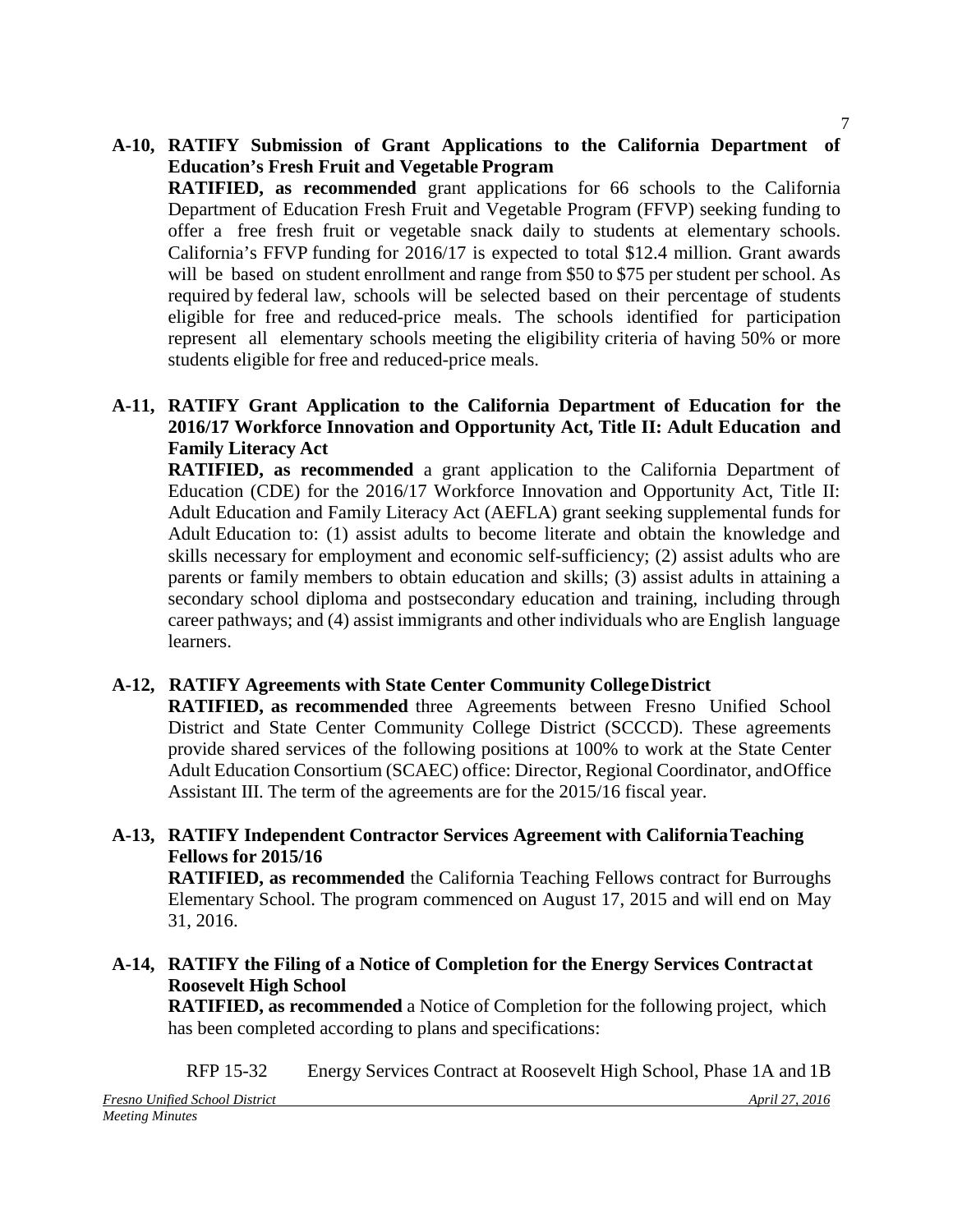#### **A- 15, RATIFY Purchase Orders from February 1, 2016, through February 29, 2016 RATIFIED, as recommended** information on purchase orders issued from February 1, 2016, through February 29, 2016. Purchase orders for \$10,000 or more are presented first, followed by purchase orders for less than \$10,000. A list of purchase orders issued for Associated Student Body (ASB) accounts is also provided.

#### **END OF CONSENT AGENDA (ROLL CALL VOTE)**

# **UNSCHEDULED ORAL COMMUNICATIONS**

**The following individuals spoke about the District's decision to move Sandra Toscano from Addams Elementary.**

Faustino Sambrano, Kristin Ringer, Maria Suarez, Antolin Garza,Yclaudette LeFall, Michael Turner, Rosalina Carson

**Adela Dominguez-Jordan** – Thanked the Board of Education and provided an update on Sunset Elementary.

**Howard K. Watkins** – Thanked the Board of Education on making on the decision to explore options in curriculum about conception to age two.

**Edison Green Academy** – Spoke about the importance of climate change.

# **B. CONFERENCE/DISCUSSION AGENDA**

# **B- 16, PRESENT and DISCUSS the 2016/17 Strategic Budget Development**

**PRESENTED and DISCUSSED.** The Governor released the proposed State budget for 2016/17 on January 7, 2016. The Board of Education has discussed the Governor's proposal and the potential impacts on Fresno Unified, as well as the strategic budget development process, at the following Board of Education meetings:

- January 20, 2016 March 30, 2016
- 
- February 10, 2016 April 13, 2016
	-

• February 24, 2016

In addition to the strategic budget development discussions listed above, the 2015/16 Second Interim Financial Report was presented to the Board of Education on March 9, 2016. On April 27, 2016, staff and the Board will continue budget development discussions. Fiscal impact: Not available at this time. Contact person: Ruth F. Quinto, telephone 457-6226.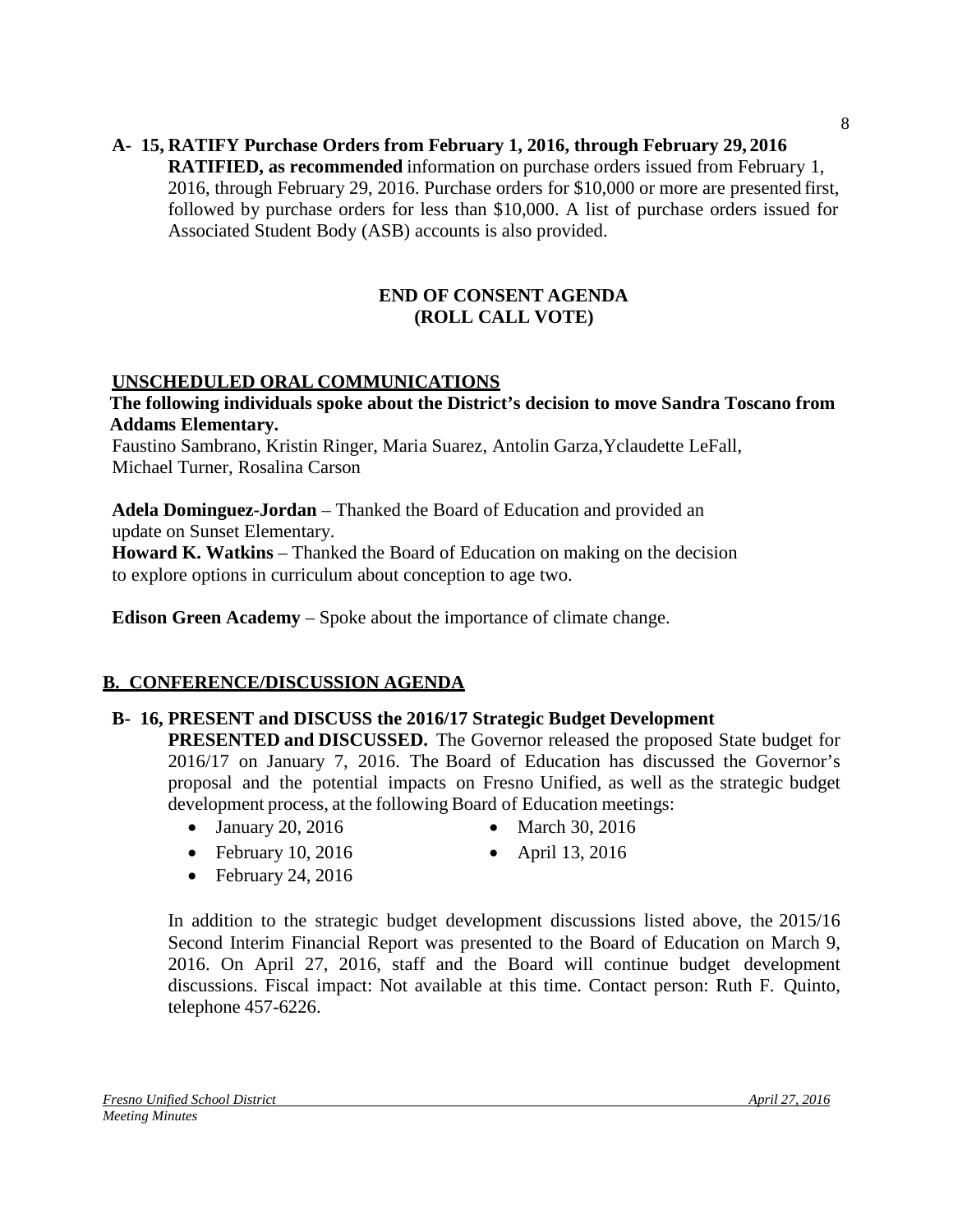## Presentation by Deputy Superintendent, Ruth F. Quinto and staff

An opportunity was provided to hear questions/concerns from members of the board and staff was available to respond

**Member Ashjian** – On slide 13, it mentions Early Education Investments – Including Aides. Is it my understanding that we have a brand new program coming for TK that is going to solve the math adoption and ELA this next year?

**Melissa Dutra** – One of the things we will be talking about later tonight in the curriculum recommendations is that we have the opportunity to review a brand new TK curriculum that has come from McGraw Hill. It is not available for purchase yet but will be available end of June. They are hand printing us material as we go. Our Early Learning team is already looking at it and assembling their TK lead teachers to start looking at it because of course we don't want to move forward with any curriculum without having teacher feedback, feedback loops and piloting process. The program is what we call a Complete Program, it addresses English Language Arts, Mathematics, Science and Social Studies all in one program.

**Member Ashijan** – Do you check the average wage of individuals coming out of your program?

**Andre Pecina** – One of the things we are doing in these metrics is actually asking for that to take place. We are working with our student information system to be able to provide those items in there so that we can collect that data. We will begin to ask those questions. The survey may take a couple of months because they may not get a job right away.

**Member Ashjian** – So we don't have that information now?

**Andre Pecina** – We do have some, but not to the extent of having some comprehensive data. **Member Ashijan** – In five years, in the state of California, a two-income family making minimum wage will bring in \$62,000, without any CTE training. My question is, as a district how are we going to make things better? How are we going to help them make more than the minimum annual salary?

**Andre Pecina** – For example, the CNA program is a pathway to an additional program. If the individual starts off in the CNA program then they would move into the LVN program and then we would bridge them over to Fresno City College for their RN program. They then have the option to pursue their BSN to become a nurse practitioner. The hope for us is to provide them with a launch pad in our programs to help them continue forward in their career choice. We continually look at the labor market index and look into those careers that are coming about.

**Member Ashjian** – Do you think you will be able to provide us, sometime in the future, of what the average wage of the individuals who leave your programs?

**Andre Pecina** – Yes, part of AB 104 is to collect that type of data.

**Member Mills** – On slide 14, for clarification some language on the right is regular typed faced and some that is in bold face. Am I reading this correctly, what is in regular typed face is what we did last year, what we have already done, we are going to continue and we are not going to change anything? And what is in bold face, is showing where we are going to increase or change this year?

**Tammy Townsend** – Yes, either it is new or expanded.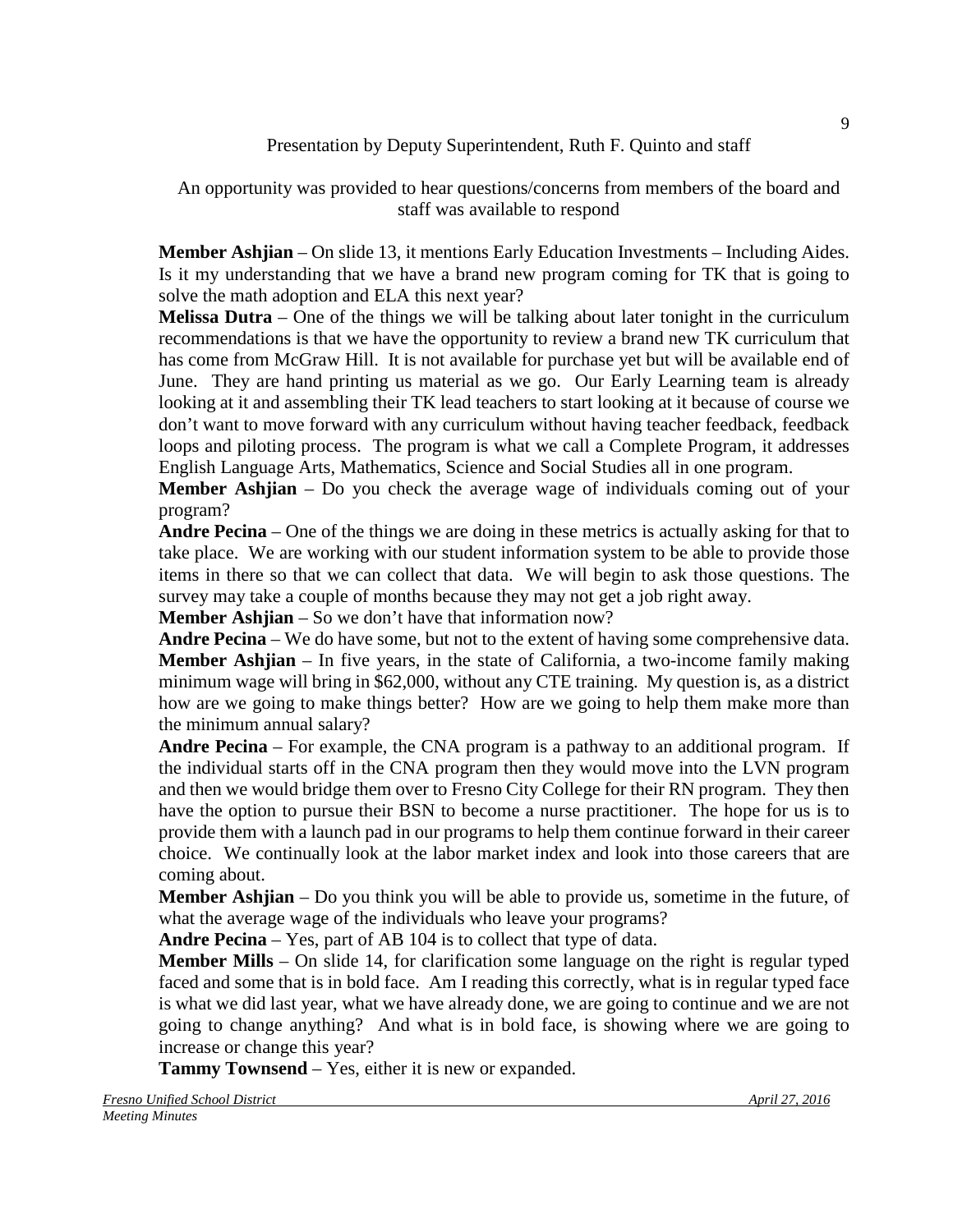**Member Mills** – Where it states expanded *Social emotional support staff*, can you please remind me where we are expanding?

**Ambra Dorsey** – This slide reflects the additional six restorative practice counselors. The five foster youth social workers and also the six resources counseling assistants that we discussed at the last board meeting, going to support middle schools.

**Member Mills** – On slide 13, in regards to the bullet that states *Employee supports – reduce core classes in high schools*, we are not making any further reductions?

**Tammy Townsend** – Yes, the way that the LCAP works is that we are required to outline all of our base, concentration and supplemental funds. Some of these investments, if they are on-going investments, would be maintained in the list of supplemental and concentrated funds. Sometimes costs go up such as health care costs or when salary increases go into effect. If services weren't going up then they are not bolded.

**Member Mills** – On the same slide under Tutoring/Summer School there is a bullet that states *School site Supports.* Can you remind me what this is?

**Tammy Townsend** – Those are supports for our schools outlined in our waiver for priority and focus schools, those are additional supports for those schools. We have doubled our library funds in that category.

**Member Mills** – When you talk about the waiver schools, are you talking about the 40 schools that are going to the longer school day?

**Tammy Townsend** – No, the schools outlined in our original work with the NCLB waiver as focus and priority schools. Schools needing additional supports.

**Member Mills** – On slide 9, in regards to the bullet point that states, *2 Community Nurses for Community–wide Health Issues*. My first question is what community-wide health issue and the second is why is the school district funding community nurses?

**Superintendent Hanson** – We are calling it that as a signal to the partnerships that we are developing with Fresno County Office of Education. Sexually transmitted diseases are huge in Fresno, but these nurses will be used for something much closer to home which is teen pregnancies and issues as such. They will be flexible as health issues arise.

**Member Mills** – What community-wide health issues will these nurses be used for? I want to make sure the focus in on the students if the school district is paying for it.

**Gail Williams** – We are the community, what effects the community, effects our students and their families. Public health nurses, which all of our nurses are, are very encompassed by the community and so providing that kind of partnership, is a kind of person who can enter the homes and look at the needs of the families and that is the kind of thing I see our nurses doing. Recognizing and helping to analyze with the community where the barriers are of the health needs of the families that we serve. It is about getting out into the communities.

**Member Mills** – I think we need to have further conversations, I am not sure we are talking and saying the same things. I am not willing to take on the County's responsibility and use school district funds. If this is focused on students I am fine with it, but telling me we are the community and what happens is something we should be involved in, I understand that to a point but I think other governmental entities need to step up and do their obligations.

**Gail Williams** – That is the point that we will be working together.

**Member Mills** – What was the percentage you mentioned in regards to how many students in Fresno Unified require special needs services?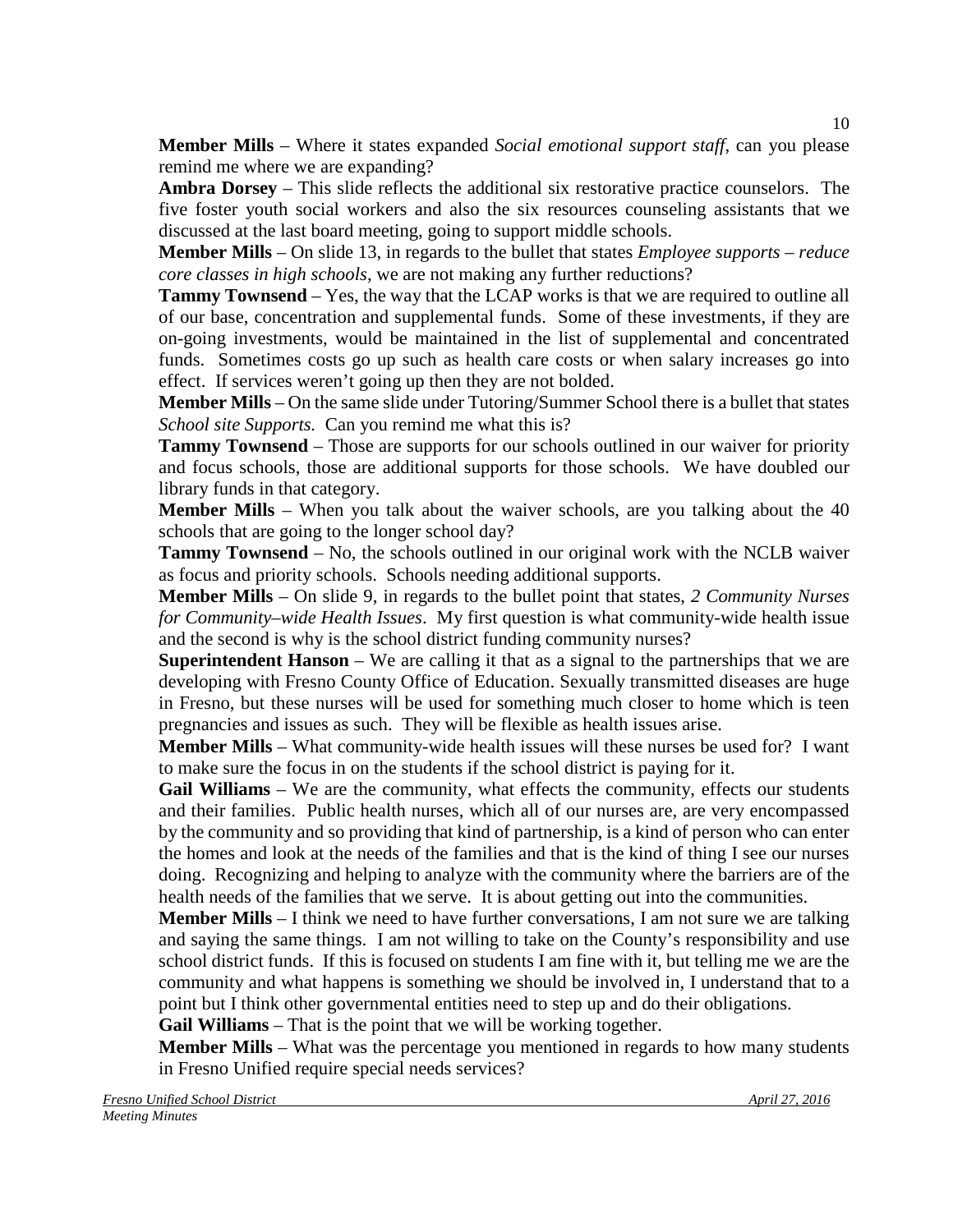**Brian Beck** – It is a little over ten percent.

**Member Mills** – Is that all types of special education services?

**Brian Beck** – Yes.

**Member Mills** – When you mentioned the different programs, and I understand the shifting between the County programs with deaf and hard of hearing and with the adult transition services but you also mentioned that we need to expand our Autism services because of an expansion of diagnoses of Autism. Can you give me a little more information on that?

**Brian Beck** – Nationwide Autism is increasing. The latest information shows that 1 in 68 students are identified as having Autism. In Fresno Unified we identify at a lesser rate, about 1 in 94.

**Member Mills** – Do we offer classes and programs for Autism in all regions of the district? **Brian Beck** – Yes we do.

**Member Mills** – On slide 4, School Leadership. I have a question on the bullet that mentions succession planning. What are we thinking when we say succession planning?

**Katie Russell** – As we look through our system of classified teachers and leaders, we are looking at their capacity, and helping them improve their practice to succeed in anything they want to do. If you are a teacher and you want to take on a leadership role, sometimes we are supporting them and encouraging them but we also encourage them to tap themselves and increase their learning to want to move forward. It is really about making the steps in their growth to take on new positions if that is something that they wish to do.

**Member Mills** – I wanted that clarification because what you are describing sounds more like building capacity. To me succession planning is you have someone in a particular job or position and you need to plan for the person who will be replacing them when the time comes. **Katie Russell** – Sometimes we will look at building what we call a bench so as people move on we will turn around and go okay who is coming up who might fill those positions. That does happen but it is really in support of people wanting to move forward in their career advancement.

**Member Davis** – On slide 4 you mentioned that every Thursday you have accountable communities?

**Katie Russell** – We have instructional walks that we have with our principals, vice principals, and guidance learning directors.

**Member Davis** – When and where do these take place?

**Katie Russell** – We move throughout the district. We are at four schools every Thursday for the entire year.

**Member Davis** – On slide 6, what are our numbers with the Citizen pathway?

**Andre Pecina** – We are currently at about 100 citizens. Four years ago we were averaging about 5. We have a great partnership with San Joaquin College of Law, and they actually go to the high schools that we are at in the evenings.

**Member Davis** – On slide 13, could I get some information on the Kids Invent! that took place, who were the winners?

**Tammy Townsend** – Yes, we will get you that information.

**Member Davis** – On slide 14, *School Site Safety Enhancements*, what are our plans for safety at our elementary schools?

**Tammy Townsend** – We will put together a board communication for you.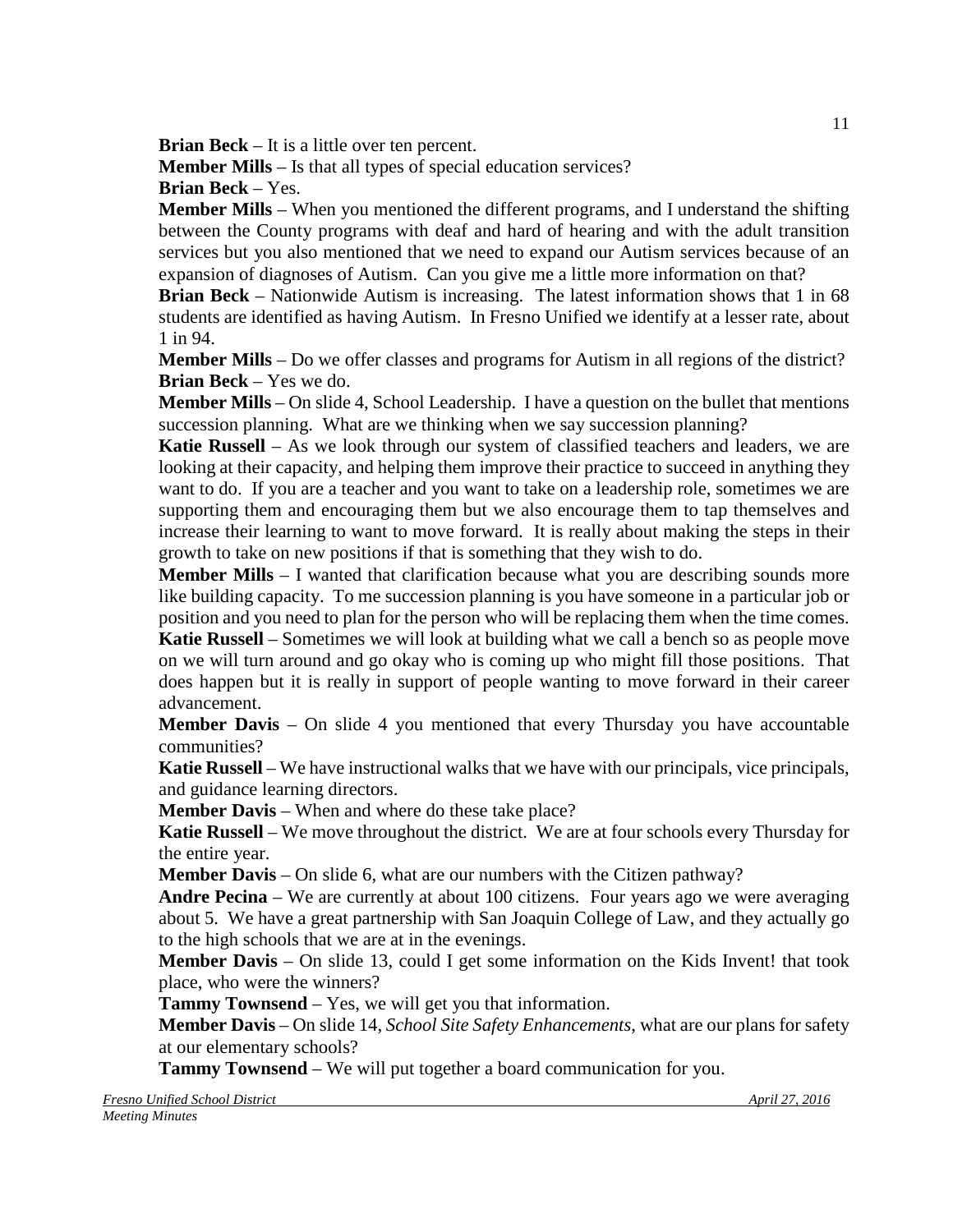**Member Davis** – On slide 15, are the PLUS teams at all of the middle schools? How does that work?

**Tammy Townsend** – They are at the middle schools and in ninth grade at the high schools.

**Member Ryan** – Just wanted to make a comment that Fresno Unified was given a compliment in an article on its LCAP, thank you Tammy Townsend and staff great job.

**Member De La Cerda** – On slide 14, can you briefly review some of our investments in Restorative Practices?

**Ambra Dorsey** – Our Restorative Practices efforts began at McLane with a small pilot last year. We expanded to finish the second half of McLane and this year we have gone to Edison region and the first half of Sunnyside. Next year will be expanding with the addition of six counselors some of whom will support the finishing of the second half of Sunnyside and the other half will go into Fresno High which will be our next region of expansion.

**Member De La Cerda** – Can you also briefly talk about how the program is working at the high schools? Also, how are we going to get this information out to the individuals who initially help start up the program?

**Ambra Dorsey** – The first phase of Restorative Practices was laying the foundation. Looking at culture on campus, not necessarily looking at student discipline but looking at the culture change, looking at people's beliefs and systems. So we are looking at proactive. Then we moved into responses. In our initial region McLane we are now looking at responding to misbehavior with restorative approaches. Looking at restorative conferencing, conflict resolution and even when safety does dictate suspension we are then bring students together to look at resolving the conflict. That is the second phase. We are doing student focus groups, and also we have partnered this year with Parent University to spread the word to parents and I am going to be participating with some of our community partners next month to begin discussions on how the community can then become involved in these processes.

**Member De La Cerda** – I am hoping that we continue to utilize Parent University because apparently some of the parents were not aware of being able to engage in our restorative practices through Parent University so maybe that is something we can take a look at as we continue to expand the program.

**Ambra Dorsey** – We did a series of five workshops in three languages, we worked with Parent University and co-facilitated at each of the three high schools at Sunnyside, Edison and McLane. We will be expanding that work in the fall and we will work with communications to get that information broadly disseminated

**Member De La Cerda** – On slide 7 Special Education, I think it is important that we are setting funds aside for co-teaching instruction but I think it is important that we also set funds aside for professional development for teachers specifically for Special Ed.

**Brian Beck** – I couldn't agree more. Our big push this year as a department has been on alignment. We have been very intentional to make sure that whatever initiatives that are moving across our district also includes Special Education. To the point that it includes everything from planning to construction. On the note of professional learning, we do utilize Special Education funds to provide professional learning. You mentioned specific training and we have buy back days that we utilize to provide specialized training to our teachers such at safety classes.

**Member De La Cerda** – The specialized training on safety. Is that voluntary or involuntary?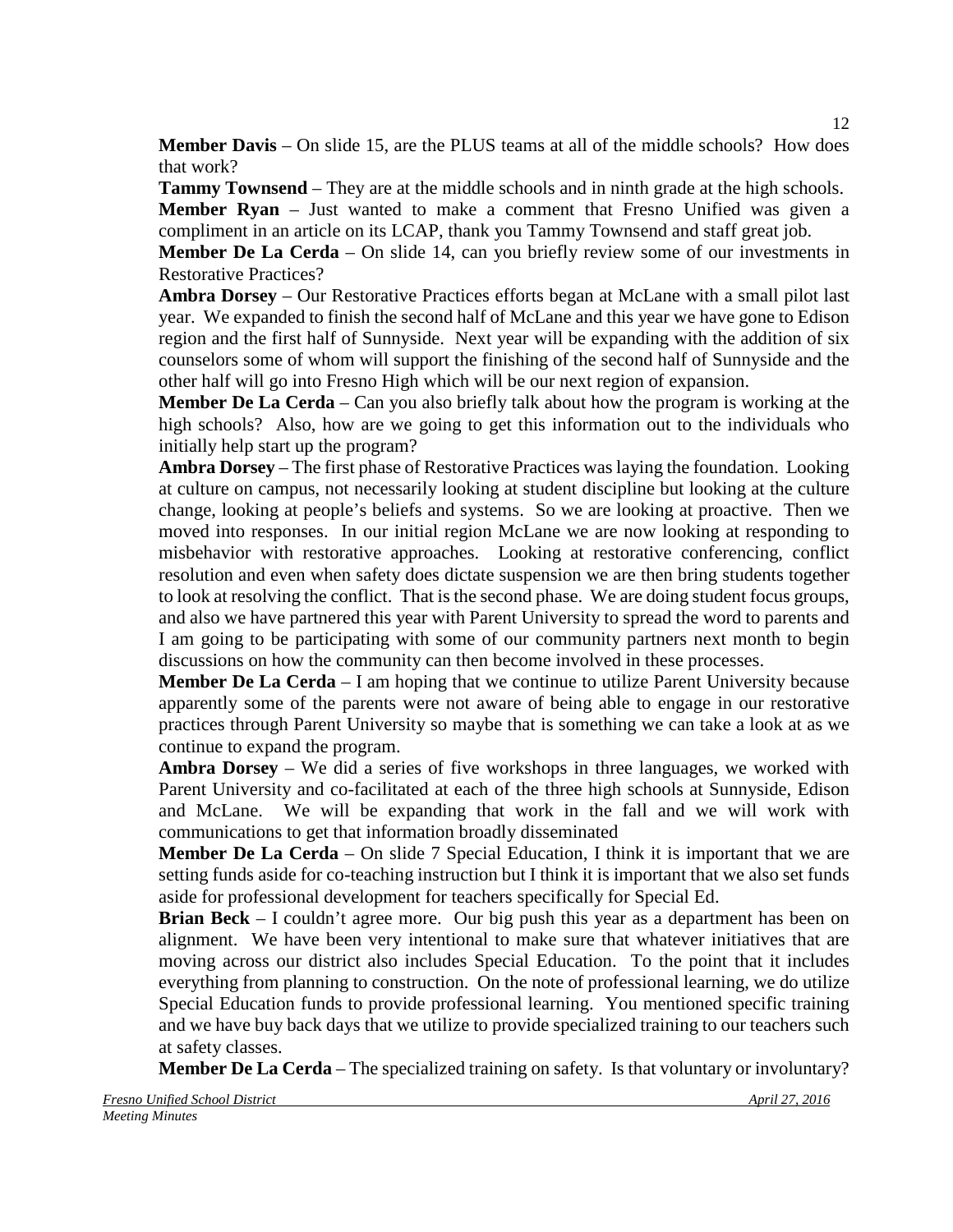**Brian Beck** – It has been a voluntary training but what we are moving forward with is a plan where we actually have it as required training for those teachers who would be in situations where they would utilize it. We also want to include our safety assistant who are usually our first responders.

**Member Johnson** – On slide 8, in regards to the bullet that states *Suspension of African American Students with Disabilities,* this is not just a problem with Fresno Unified but across the nation. My question is what type of training are providing our teachers and as it relates to that topic?

**Brian Beck** – Addressing this issue is a collaborative effort with Special Education and the Department of Prevention and Intervention. We have psychologists in our department and we deploy them to our most needy areas to be climate and culture coaches to make sure we have staff on hand working with administrators and teachers. The whole idea of addressing this topic is that we are not standing alone looking at a group of students but we are coming in and aligning ourselves with DPI and being a part of what they are trying to do.

**Ambra Dorsey** – Our efforts are not just geared toward Special Education students but we know that it's the most disproportionate subgroup. We will be pushing in support into the classroom to try to reduce the pullout. Also looking at supporting teachers and building skills in our students and how they communicate with each other. Providing those extra supports in the classroom.

There is no action required on this item.

A copy of the PowerPoint is available on the district website

# **B-17, HOLD a Public Hearing in the matter of the Inspire Charter School – Fresno Charter Petition**

Lead Developer, Herbert Nichols, has delivered a petition to the district seeking authorization to open a new charter, Inspire Charter School – Fresno. The charter seeks to serve students in grades TK-12 in an online learning environment.

The charter petition was received by the Board on March 30, 2016, and will return for a decision at the May 25, 2016 Board meeting. Fiscal impact: The estimated fiscal impact to Fresno Unified School District for 2016/17 is \$1,026,604. Contact person: Rosario Sanchez, telephone 457-6223.

Presentation by Debra Odom, and Mr. Herbert Nichols CEO of Inspire Charter School

An opportunity was provided to hear questions/concerns from members of the board and staff was available to respond

**Member Mills** – Have you identified a location as of yet? **Herbert Nichols** – Yes, we recently provided two addresses to Fresno Unified. One address is on Blythe Avenue and the other is on Fruit Street.

**Member Mills** – Am I understanding the description correctly that this is primarily an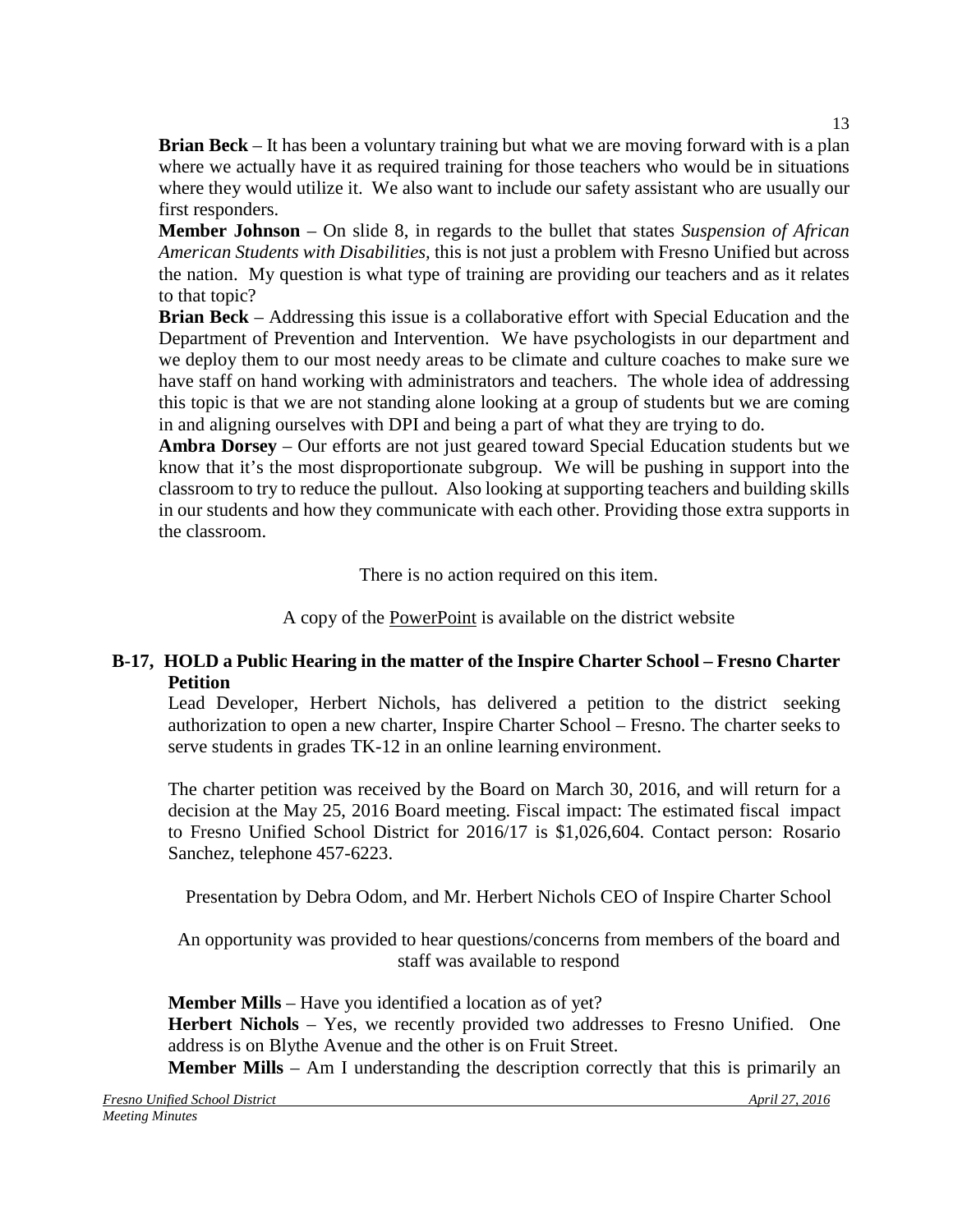online school?

**Herbert Nichols** – Yes that is correct. We do have the two learning centers that we opened up when we first opened but we have not expanded that model.

**Member Mills** – If you open in Fresno you expect students throughout Fresno County or other counties?

**Herbert Nichols** – Possibly students from other counties and students outside Fresno Unified, although they would have to meet with the principal to be approved.

**Member Ashjian** – You have been in existence for three years?

**Herbert Nichols** – Yes. Three years this August.

**Member Ashjian** – How many online schools have you opened up in California in the last three years?

**Herbert Nichols** – We have opened up two charters. One in LA County and one in San Diego County.

**Member Ashjian** – If we have a Fresno Unified student who enrolls into Inspire Charter and moves out of our district, why would we pay for that student?

**Herbert Nichols** – You wouldn't. They have to give us a utility bill to prove their address and that information is updated every year.

**Member Ashjian** – The fiscal impact indicates one million dollars?

**Herbert Nichols** – I believe that means that if 150 students left Fresno Unified for Inspire it would cost the district one million dollars.

**Jacquie Canfield –** If Fresno Unified were to become the sponsor of the charter, they would be submitting all of their attendance that they have at their school regardless of where the students are. If they are through us to the state, the state gives us money to support those students and back fills the property taxes. However the one million dollars that we estimate is based upon the number of students they say are going to be enrolled and if they are resident students they are our students and we would be losing that ADA.

**Member Ryan –** Can you describe a typical day, a week a month in the life of one of these students who goes to your school?How do they get their learning?

**Herbert Nichols** – The Learning Center student might come with English language issues at home and needs to be there every day and needs to get in-person support 25 - 30 hours a week. That is different in some ways than a student at home doing independent study. Those are the two ends of the spectrum. At the learning center you would have a somewhat similar experience to a brick and mortar in the sense the teacher would be able to support them for the whole course of the week. The difference would be the flexibility. You could have different subjects going on in the same classroom. They could be working independently and having some flexibility spending more time on one subject and less time on another.

**Member Ryan** – And these students have the maturity to discipline themselves to do all of this?

**Herbert Nichols** – We have found that our students do with the proper support.

**Member Ryan –** What is the proper support and how do they get it?

**Herbert Nichols** –We have teacher support when they need it.

**Member Ryan –** When do they come into contact with the teacher?

**Herbert Nichols** – In that case it is at the learning center.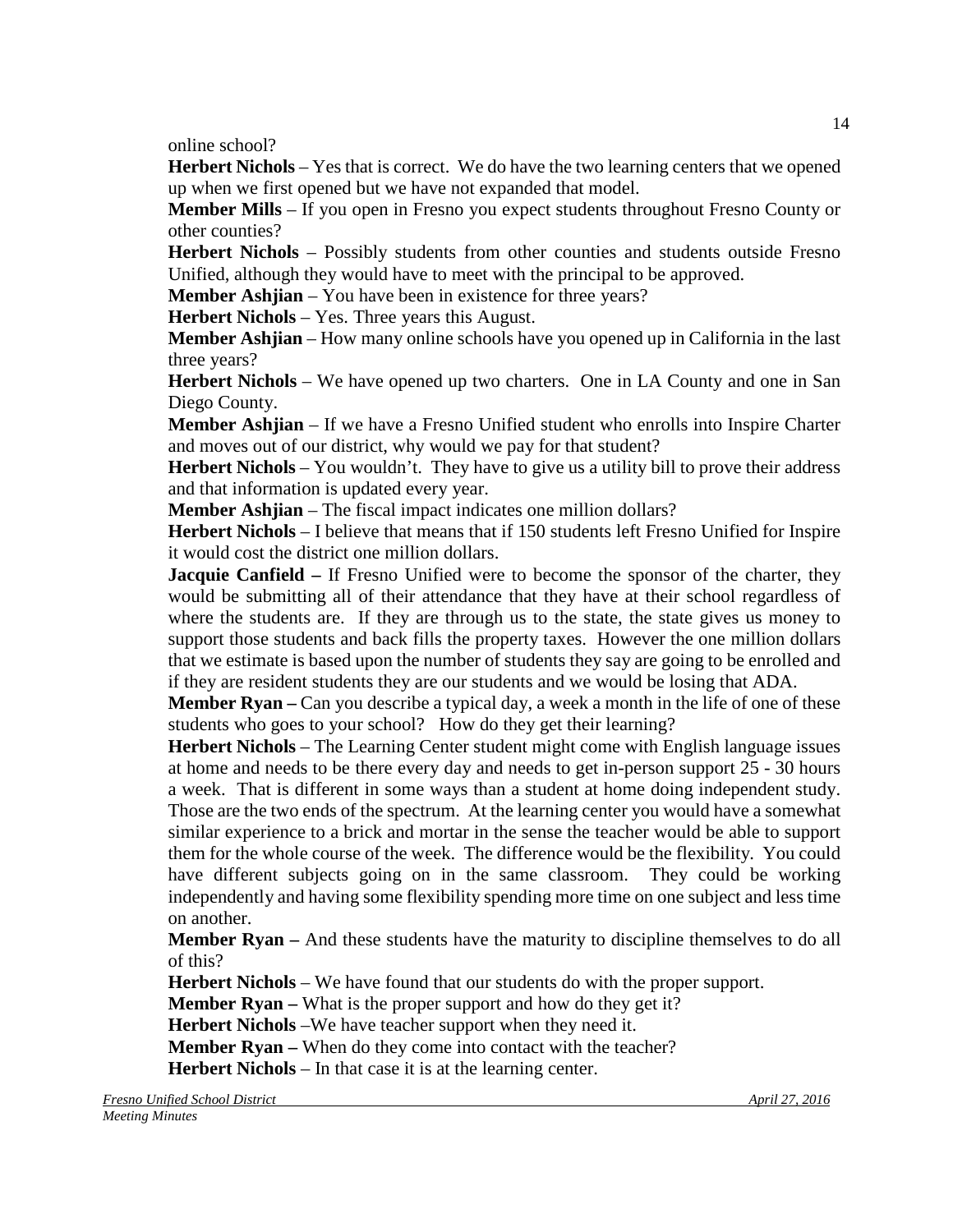**Member Ryan** – So to get support they would have to leave their home and go to the learning center to get support?

**Herbert Nichols** – They can go into the learning center as much as they want.

**Member Ryan** – So this is all left up to the student?

**Herbert Nichols** – The nature of independent study is that they don't have to do the work at the learning center, they can do the work at home or wherever. Most of our younger students tend to have a parent or guardian assisting with their studies. Acting as a learning coach. The learning coach assists from day to day, but the teacher is available by phone or computer or can go to their house if needed. What we are talking about here is to have that physical learning center that they could come five days a week, three days or even less, but they would have to be approved because we would need to know that they had proper support at home.

**Member Ryan –** How do you determine that?

**Herbert Nichols** – The principal would meet with the parent and student. As work is done every twenty days, benchmarks are met or not met that would be revisited and the privilege could be revoked if the student is not making proper progress.

**Member De La Cerda** – What are the sizes of the two charters that you opened down south?

**Herbert Nichols** – The LA Charter opened first and San Diego opened last July. Currently, both charters are the same size within fifty students of each other, both evenly split to make 2500 students.

**Member De La Cerda** – What are the three models that you indicated?

**Herbert Nichols** – One is 25-30 hours a week, which is intensive. It is your typical student that needs guidance and oversight. The difference with us would be the format in how the work gets done. The 10-20 hours is moderate in-person support, and limited would be 2-5 hours a week in-person support. In order to stay limited a student would need to continue to do well.

**Member De La Cerda** – In regards to the 25-30 hours intensive, what is the time that would be on the computer aside from the in-person support?

**Herbert Nichols** – You have the online curriculum but you also have the books, so it would be a combination of the two. How much time would be spent on-line? The older the student, the more time is spent on the computer. The younger the student, the more bookbased.

**Member De La Cerda** – How do you get the TK and K students to progress to on-line learning?

**Herbert Nichols** – For our TK through second grade students, even though there is an online component it is more of the manipulatives and the books that come along side.

**Member De La Cerda** – Who is doing the instruction with these students? Is it the coach at home or is it the teacher at the learning center? When I think of online learning I am thinking the student is at home learning where it is convenient.

**Herbert Nichols** – For the little ones, independent study could never be appropriate or work without proper adult support. So if you are the limited option and you have met with the principal to have permission to be at home, that parent would be the learning coach. For the older students who may not have that support the learning center is a very important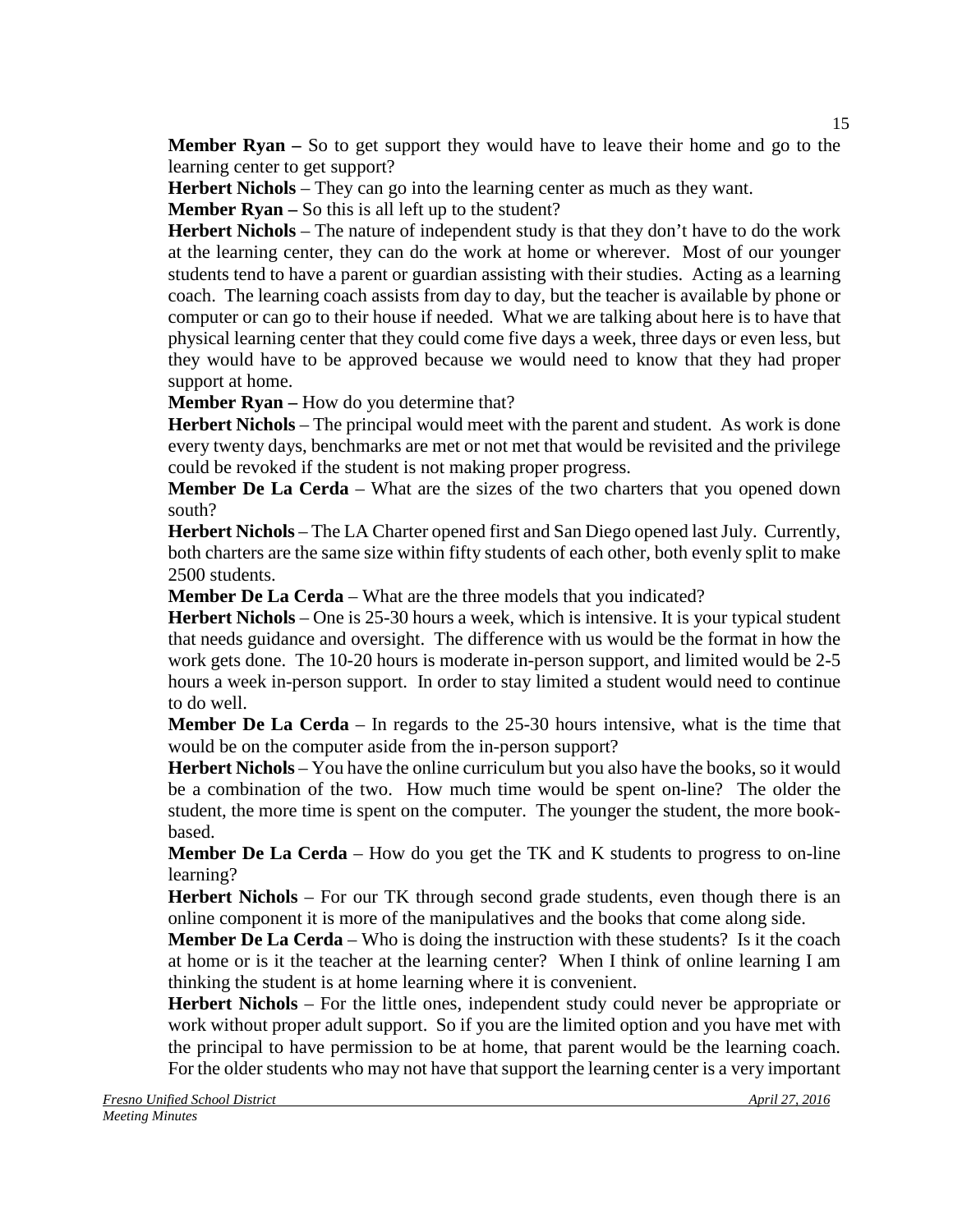component.

**Member De La Cerda** – Why Fresno?

Herbert Nichols – We already have the two counties down south so Fresno was the next logical step in moving north.

**Member Mills** – It sounds like you are wanting to bridge the gap from home schooling and public schools. You are looking for a lot of parent involvement and instruction at the earlier ages and transitioning to more independent online study when they hit the high school age. Is that correct?

**Herbert Nichols** – Yes that is correct.

Public comments were made by the following individuals in support of Inspire Charter School: Carrie Stumpfhauser, Kristy Aston, Tina Davis, Jamie Pitts, and Natasha Flook.

There was no action required on this item.

# **B-18, HOLD a Public Hearing in the matter of the Carter G. Woodson Public Charter Schools Renewal Petition**

Agape Inc. has delivered a renewal petition to the district seeking authorization for a multisite charter known asthe Carter G. Woodson Public Charter Schools(Woodson). Woodson is currently serving 329 "at-risk" students in grades 7-12. The school will be located at 3331 and 3333 N. Bond; and 4880 N. First Street. The renewal petition was received by the Board on April 13, 2016, and will return for a decision at the May 25, 2016 Board meeting. Fiscal impact: The estimated fiscal impact to Fresno Unified School District for 2016/17 is \$3,507,563. Contact person: Rosario Sanchez, telephone 457-6223.

Presentation by Debra Odom, and Ms. Linda Washington CEO of Carter G. Woodson Public Charter School

An opportunity was provided to hear questions/concerns from members of the board and staff was available to respond

**Member Ashjian** – Can you provide me the percentage of your graduation rate?

**Linda Washington** – We calculate our graduation rate two different ways. If we look at our credit eligible rate with the CAHSEE it was at 94 percent.

**Member Ashjian** – 94 percent of your students from start to finish.

**Linda Washington** – If you look at our demographics and continuous enrollment a lot of our students are transient. Some of our students are with us for only a year then they return back to Fresno Unified. Also the students who stay a little longer, those are in the lower percentile of our student body.

**Member Ashjian** – So how do you get to the 94 percent?

**Linda Washington** – We take the total number of students that either come to us, or while going to school with us become credit eligible, and we take the total number of twelfth graders that are credit eligible and that is how we calculate based on all those students completing their credits and passing the CAHSEE.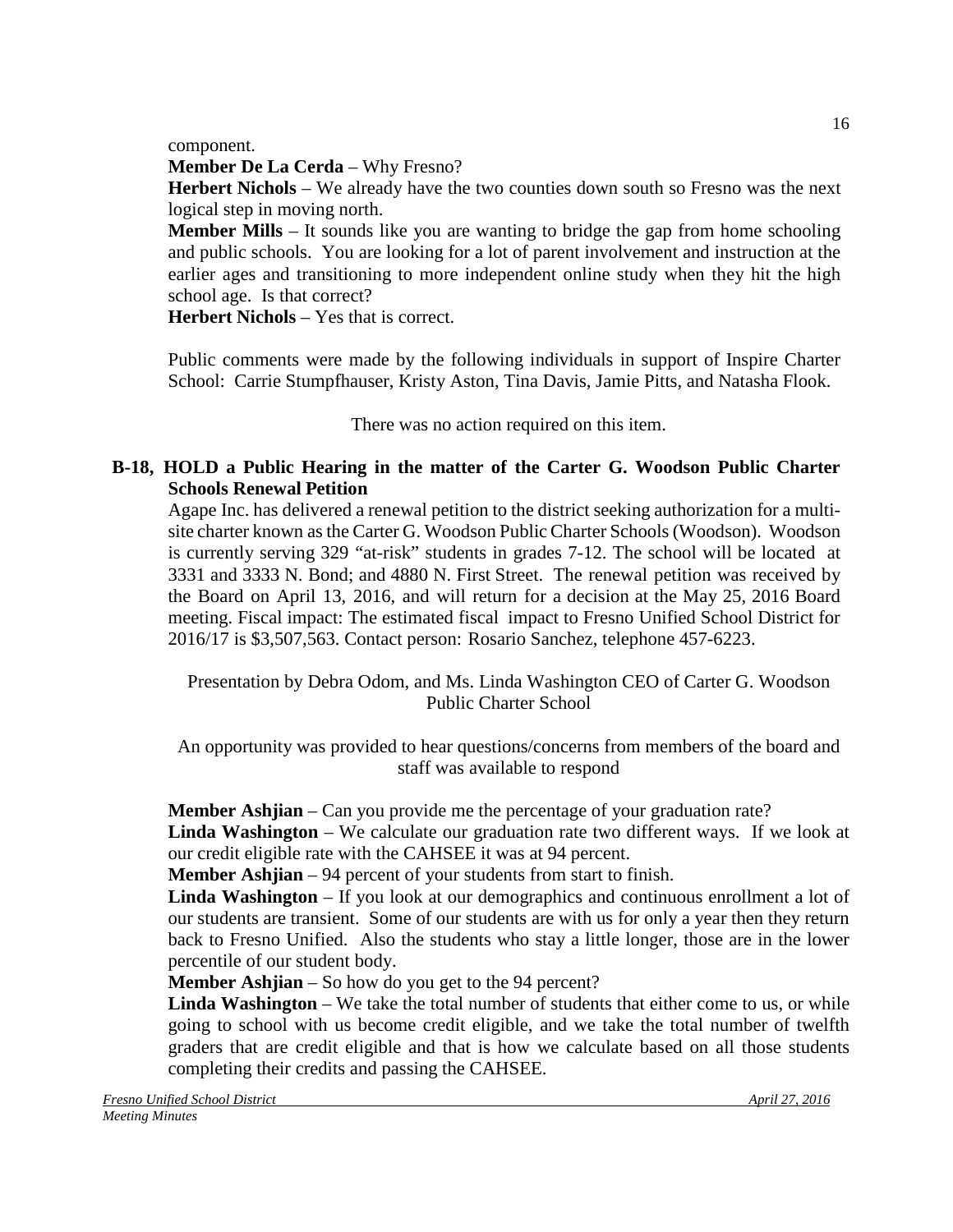**Member Ashjian** – With this petition for renewal did you provide us with financials? **Linda Washington** – Yes we provided five years of financials for Carter G. Woodson and for the school that we are proposing. In addition we submitted a combined budget.

**Member Ashjian** – How many students do you service?

**Linda Washington** – Currently our ADA is at 300. As far as our enrollment our CBEDS was 329.

**Member Mills** – Why are you moving locations?

**Linda Washington** – We are not moving locations but are proposing to open a second location.

**Member Johnson** – Was it your charter school who took on the kids from the ACEL charter school that closed?

**Linda Washington** – Yes our school last year took in 67 students.

**Member Johnson** – What is the secret to your success?

**Linda Washington** – I think our success is being community-oriented and having a passion to really wanting to work with kids. We are not perfect but we have staff who really want to work with kids.

**Member De La Cerda** – When you move over to the North First Street building, are you looking to expand your numbers?

**Linda Washington** – Yes we would be increasing.

**Member Davis** – Will you be in charge of the First Street location or will you designate that to someone else?

**Linda Washington** – Currently, each of our schools has their own principal and vice principal with support staff. The new location will have their own principal as well with support staff. As of this year we have a new structure due to our college expanding so we have hired a Superintendent and her name is Carmella Young. I will still be around and I have an office over there. I will be there to help the school get off the ground.

Public comments were made by the following individuals in support of Carter G. Woodson Charter School: Tai McCoy, Crystal Stapp, Elena Sanchez, Amber Flores, Toni Barreto, and Chanda Conner.

There was no action required on this item.

**B-19, DISCUSS and ADOPT the Proposed Curriculum Recommendations for K-11 English Language Arts and High School Mathematics in Algebra, Geometry, and Algebra II**  Included in the Board binders for discussion and adoption are the proposed curriculum recommendations for K-11 English Language Arts and High School Mathematics for Algebra, Geometry, and Algebra II.

The proposed curricula are a result of a semester-long process of piloting and reviewing materials for the above stated content areas and grade-levels. The Superintendent recommends adoption. Fiscal impact: Funding will be provided through textbook allocation. Contact person: Rosario Sanchez, telephone 457-6223.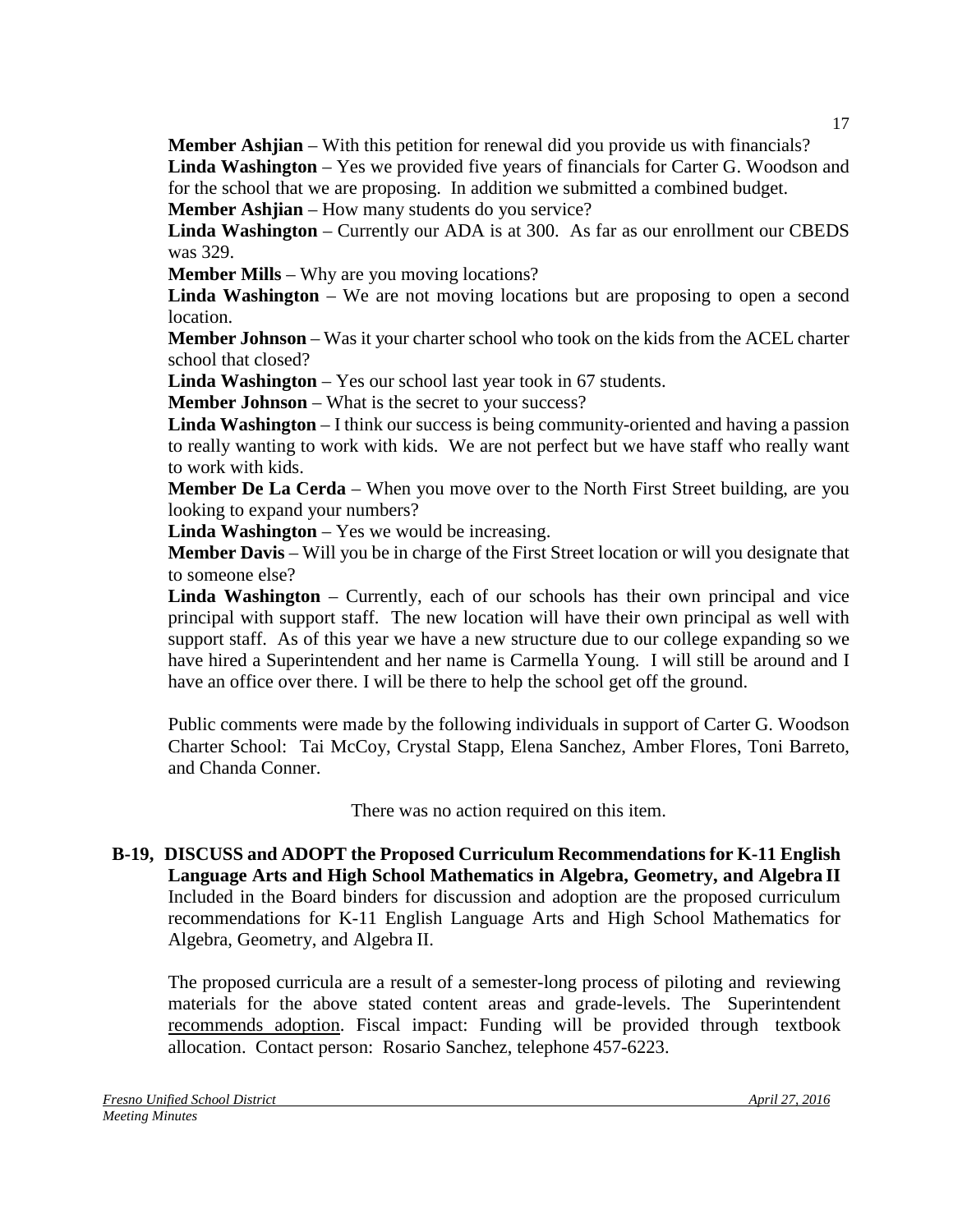## Presentation by Instructional Superintendent, Melissa Dutra

An opportunity was provided to hear questions/concerns from members of the board and staff was available to respond

**Member Mills** – I have one procedural point for Ms. de Goede. Member De La Cerda's wife is part of this team making the recommendation and I wanted to verify whether or not he is able to participate in this agenda item.

**Mary Beth de Goede** – Yes, there is no perceived conflict.

**Member Mills** – You mentioned that there is training for teachers this summer. When will the material be available for all of the teachers? And when will they all be getting training? **Melissa Dutra** – In selecting and adopting the materials tonight, that is the first step in trying to get the material here in a timely manner. From this point Paul and team will go into negotiations with our publishers. Part of the negotiation process is delivery time for our materials. Know that it is a priority that we get the teacher materials here before the end of the year at minimum so we can start training our teachers. Additionally, all teachers will immediately have online access as soon as we purchase so they will have it and be able to view it.

**Member Mills** – We are expecting each grade to prepare their students for the next grade. Will teachers have access to see what is in the next grades curriculum?

**Melissa Dutra** – There are a couple of things we use for that. First of all everything is based on the standards. We look at the standards and the progression of them so we can see what they should be coming in with and what they need to be leaving us with and we can see what is happening in the next grade level. What also helps us is our scope and sequences which we will be realigning to the new adoptions. That will help teachers with knowing what kids will need to know in the next grade level.

Member Mills moved for approval, seconded by Member Ryan, which carried a vote of 6- 0-1-0, as follows: AYES: Board Members: Ashjian, Davis, Johnson, Mills, Ryan and President Chavez. *Member De La Cerda Abstained.*

A copy of the PowerPoint is available on the district website

# **B-20, OPPORTUNITY for Public Discussion of the Fresno Teachers Association -Building and Construction Trades Unit Proposal to Fresno Unified School District for the 2015/16 School Year**

In accordance with government Code 3547, all initial proposals of the public school employers shall be presented at a public meeting of the public school employer, and thereafter shall be public record. The Fresno Teachers Association (FTA)-Building and Construction Trades Unit is herewith submitting its negotiations proposal to Fresno Unified School District, for the 2015/16 school year. This proposal shall be available for public view in the Board of Education Office from April 13, 2016 through April 27, 2016. Fiscal impact: There is no fiscal impact to the district to be determined at this time. Contact person: Paul Idsvoog, telephone 457-3548.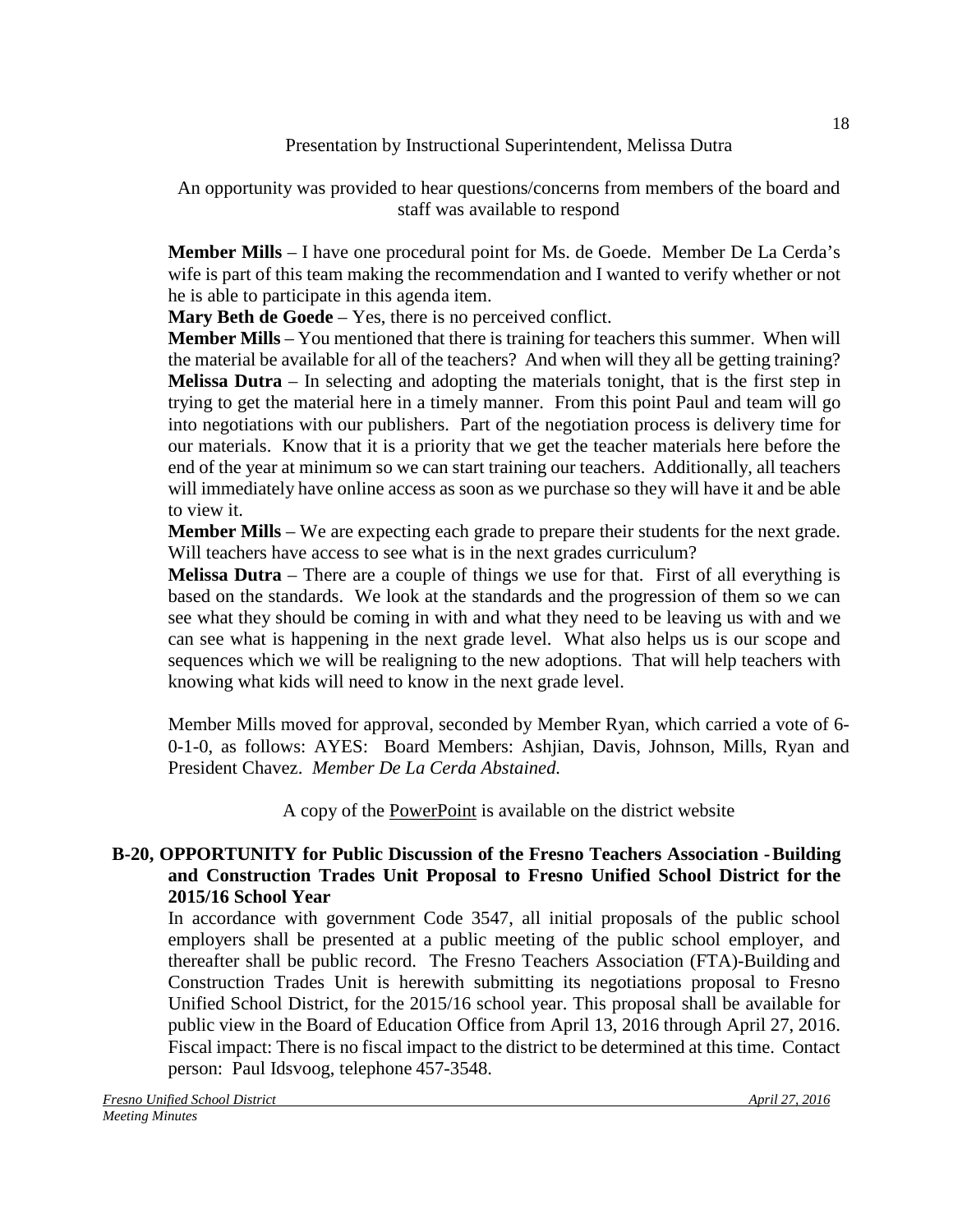Presentation by Human Resources/Labor Relations Officer, Paul Idsvoog

An opportunity was provided to hear questions/concerns from members of the board and staff was available to respond

For the record there were no comments or questions.

There was no action required on this item.

# **B-21, OPPORTUNITY for Public Discussion and ADOPT Fresno Unified School District's 2015/16 Negotiations Proposal to the Fresno Teachers Association - Building and Construction Trades Unit**

Opportunity for public discussion and adoption of Fresno Unified School District's 2015/16 negotiations proposal to Fresno Teachers Association (FTA) - Building and Construction Trades Unit. In accordance with government Code 3547, all initialproposals of the public school employers shall be presented at a public meeting of the public school employer, and thereafter shall be public record. The Superintendent recommends adoption. Fiscal impact: There is no fiscal impact to the district to be determined at this time. Contact person: Paul Idsvoog, telephone 457-3548.

Presentation by Human Resources/Labor Relations Officer, Paul Idsvoog

An opportunity was provided to hear questions/concerns from members of the board and staff was available to respond

For the record there were no comments or questions.

Member Chavez moved for approval, seconded by Member De La Cerda, which carried a vote of 7-0-0, as follows: AYES: Board Members: Ashjian, Davis, De La Cerda, Johnson, Mills, Ryan and President Chavez.

# **B- 21a, PRESENT and DISCUSS the English Learners Master Plan Redesign**

**PULLED FROM AGENDA**. During the April 27, 2016 Board meeting, English Learner Services will update the Board on the English Learners Master Plan Redesign. These updates are as a result of the English Learners Master Plan Redesign committee work from December 2015 to April 24, 2014. Fiscal impact: There is no fiscal impact to the district at thistime. Contact person: Rosario Sanchez, telephone 457-3648.